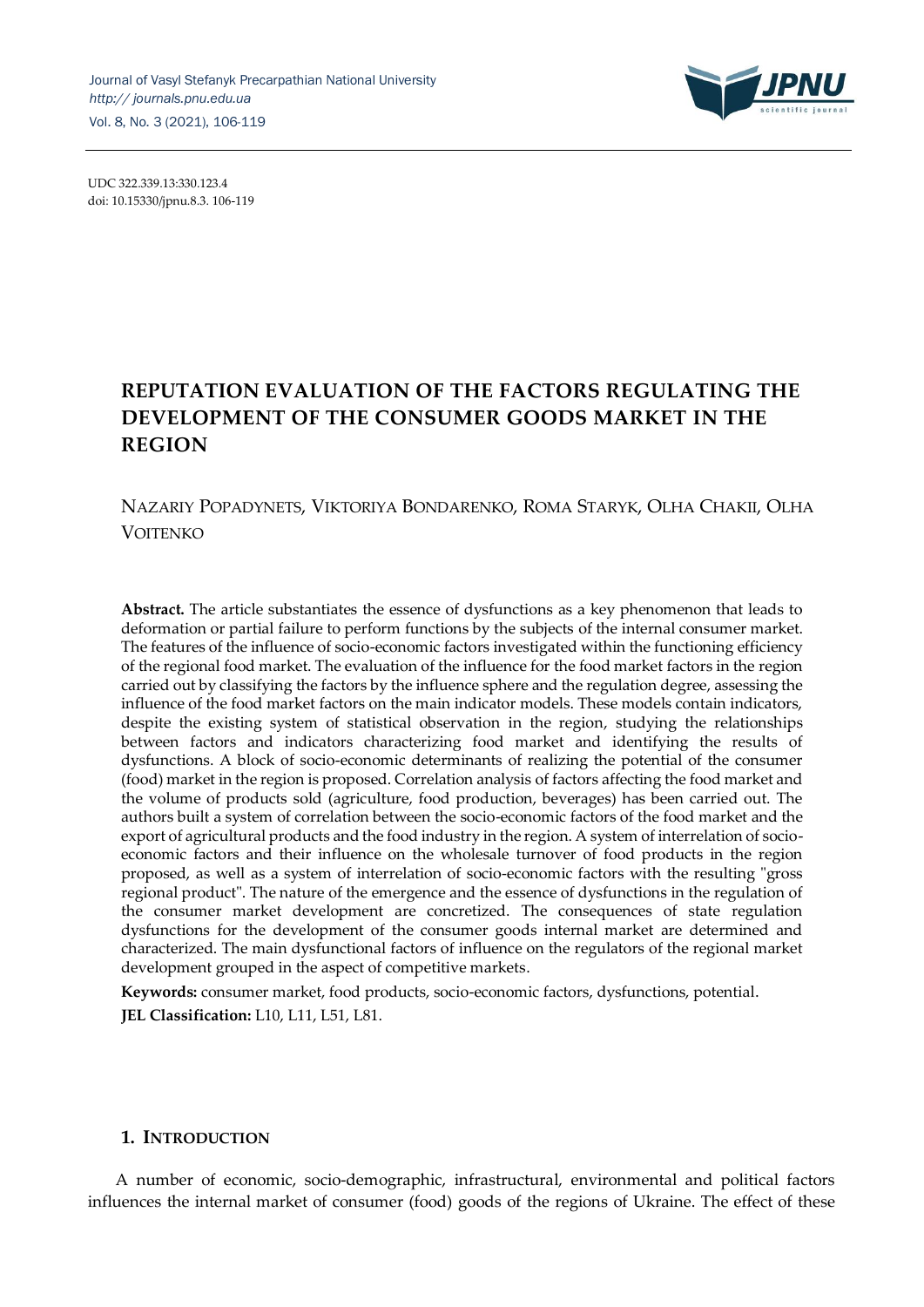factors can be both positive and negative. In the context of food security, the main goal of the authorities is to provide citizens with an adequate level of consumer goods and food, that is, food security. In modern conditions of a rapidly changing global environment, a large number of factors affect the level of food security and, as a result, is both a consequence and the basis of changes in the foreign and internal policy of the state. Determining the influence of these factors is of great importance in the context of effective government regulation of the internal food market and can become a fundamental basis for programs and strategies for food security at the regional and macro levels.

#### **2. THEORETICAL BACKGROUND**

The relevance of the researching problem certified by a number of scientific publications in this area, in particular, a preliminary study carried out about the regulation of the internal consumer market at the level of Ukraine [1]. No less important are the authors` studies of the basic formation principles of regional markets for consumer goods [2] or the definition of the institutional model of the internal market for consumer goods [3], as well as the definition of marketing tools to influence the consumer market [4]. About the very essence of the consumer market, L. Lihonenko determined quite thoroughly. She insisted that the consumer market is one of the segments (subsystems) of the market, characterizing the totality of socio-economic relations between the producer and the consumer, which are formed in the process of buying and selling (renting) consumer goods and services for final (personal) consumption [5, p. 10]. T. Yakhno in her research revealed the essence of the consumer market somewhat more broadly, dividing it according to certain criteria, namely: 1) as a system of various relationships between its subjects, taking place to resolve issues of exchange of created goods (consumer goods and services); 2) as a link of public reproductive process; 3) as a set of consumers of the created social value [6]. M. Drahomyretska in the function of the consumer market also includes motivational and equivalent functions [7, p. 113]. He notes that the consumer market is not only the main component of the market economy, provides close interaction between sellers and buyers of consumer goods and services, but also a tool for ensuring the balanced development of the spheres of production, distribution, exchange and consumption of a social product. Nevertheless, A. Ivashchenko adds to these functions a conciliatory, evaluative and savings function [8]. O. Azarian considers the consumer market, as a system of economic relationships that realized through economic needs [9, p. 6].

H.V. Kaplenko provided a thorough interpretation of the essence of the consumer goods market with the definition of its functions in her research, who considers it as a specific institution that characterizes the totality of socio-economic relations that combine the production of consumer goods, their distribution, consumption, regulation and plays the leading role. role in the reproduction of labour, ensuring relationships both between the seller (manufacturer), intermediary and buyer (consumer), and between individual industries, regions of the country and other states [10].

Paying tribute to the refinement of scientists in this area, it is worth noting that it requires careful substantiation of dysfunctional phenomena that transform the market environment and put forward new requirements for the activities of market entities in modern conditions, in particular at the regional level.

#### **3. RESEARCH OBJECTIVE, METHODOLOGY AND DATA**

The purpose of the article is to determine the main dysfunctional factors of influence on the regulation of the consumer goods market development in the region.

Within the framework of the research, we consider it expedient to classify factors into regulated and unregulated ones and form them according to spheres of influence for ease of use in public administration practice.

Because of the factor's systematization, a socio-economic group of determinants identified for realizing the internal food market potential (Tab. 1).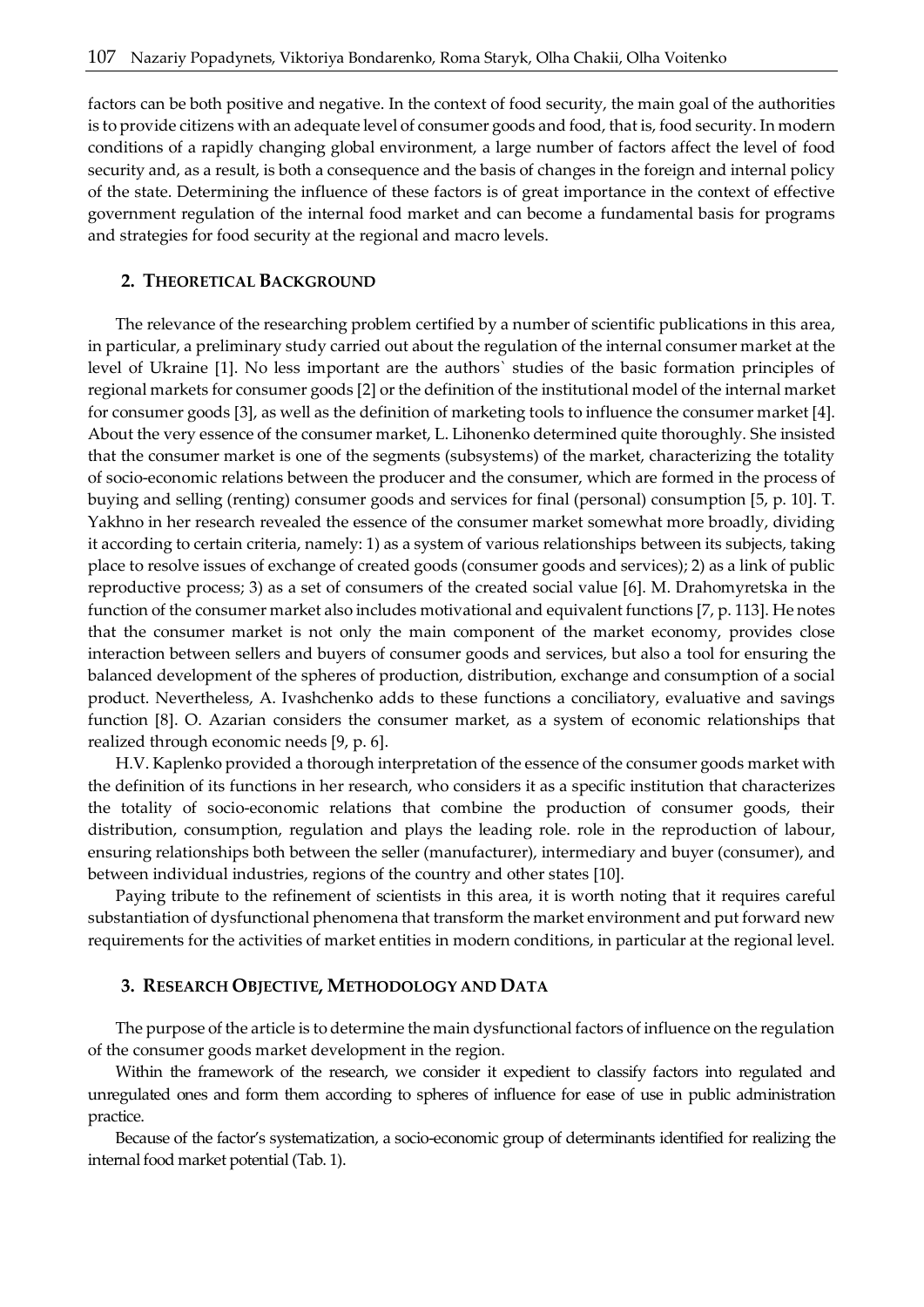| Factor name                                       | The influence mechanism on the potential<br>realization of the internal market of consumer goods                                                                                                                                                                                       | Factor type                       |  |
|---------------------------------------------------|----------------------------------------------------------------------------------------------------------------------------------------------------------------------------------------------------------------------------------------------------------------------------------------|-----------------------------------|--|
| 1                                                 |                                                                                                                                                                                                                                                                                        | 3                                 |  |
| Sectorial structure of<br>the food market         | For decrees and orders has a direct impact on the<br>sectors of the food market. The Agrarian Fund<br>through public procurement forms an intervention<br>fund to meet the food needs of the population and<br>ensure food independence of Ukraine                                     | Regulatory: direct<br>impact      |  |
| Resident population                               | By changing migration and social policies                                                                                                                                                                                                                                              | Regulatory: indirect<br>influence |  |
| Amount of wages                                   | Direct influence on the volume of the minimum wage,<br>which underlies the indexation of wages, and the<br>impact through charges on the wage fund consumer<br>goods market is increasing                                                                                              | Regulatory: direct<br>impact      |  |
| Employment rate                                   | The larger the people employed number in the<br>country, the more the purchasing power of the<br>population grows, and accordingly, the level of<br>potential use of the internal market for consumer<br>goods increases                                                               | Regulatory: indirect<br>influence |  |
| Household income                                  | Due to the impact on the sources of the formation of<br>household income, primarily social payments from<br>the State budget and other                                                                                                                                                 | Regulatory: indirect<br>influence |  |
| Household<br>expenditures                         | Due to changes and regulation of the price of<br>foodstuffs                                                                                                                                                                                                                            | Regulatory: indirect<br>influence |  |
| Purchasing power of<br>the population             | Through the mechanism of increasing the income<br>level of Ukrainian citizens, stimulating and increasing<br>the production of agricultural products and food<br>products, which will create conditions for saturating<br>the internal market and stabilizing prices for such<br>goods | Regulatory: indirect<br>influence |  |
| Level of consumption<br>by households             | By setting prices for certain groups of goods,<br>providing material assistance                                                                                                                                                                                                        | Regulatory: direct<br>impact      |  |
| Availability of credit<br>resources               | By providing preferential loans for business entities<br>in agriculture, the agricultural sector and the food<br>industry                                                                                                                                                              | Regulatory: direct<br>impact      |  |
| Export volumes                                    | Establishment of an embargo on food products, which<br>are necessary to ensure the internal market                                                                                                                                                                                     | Regulatory: direct<br>impact      |  |
| Import volumes                                    | Support protectionist policies to ensure the<br>development of internal food producers                                                                                                                                                                                                 | Regulatory: direct<br>impact      |  |
| Infrastructure<br>support                         | By creating effective means of promoting products<br>from producer to consumer in the country                                                                                                                                                                                          | Regulatory: indirect<br>influence |  |
| Level of science and<br>technology<br>development | Modern advances in science and technology have a<br>positive effect on productivity, innovation,<br>competitiveness, cost of food production                                                                                                                                           | Regulatory: indirect<br>influence |  |
| Amount of taxes and<br>fees                       | Reducing the tax burden makes it possible to raise<br>additional funds for production                                                                                                                                                                                                  | Regulatory: direct<br>impact      |  |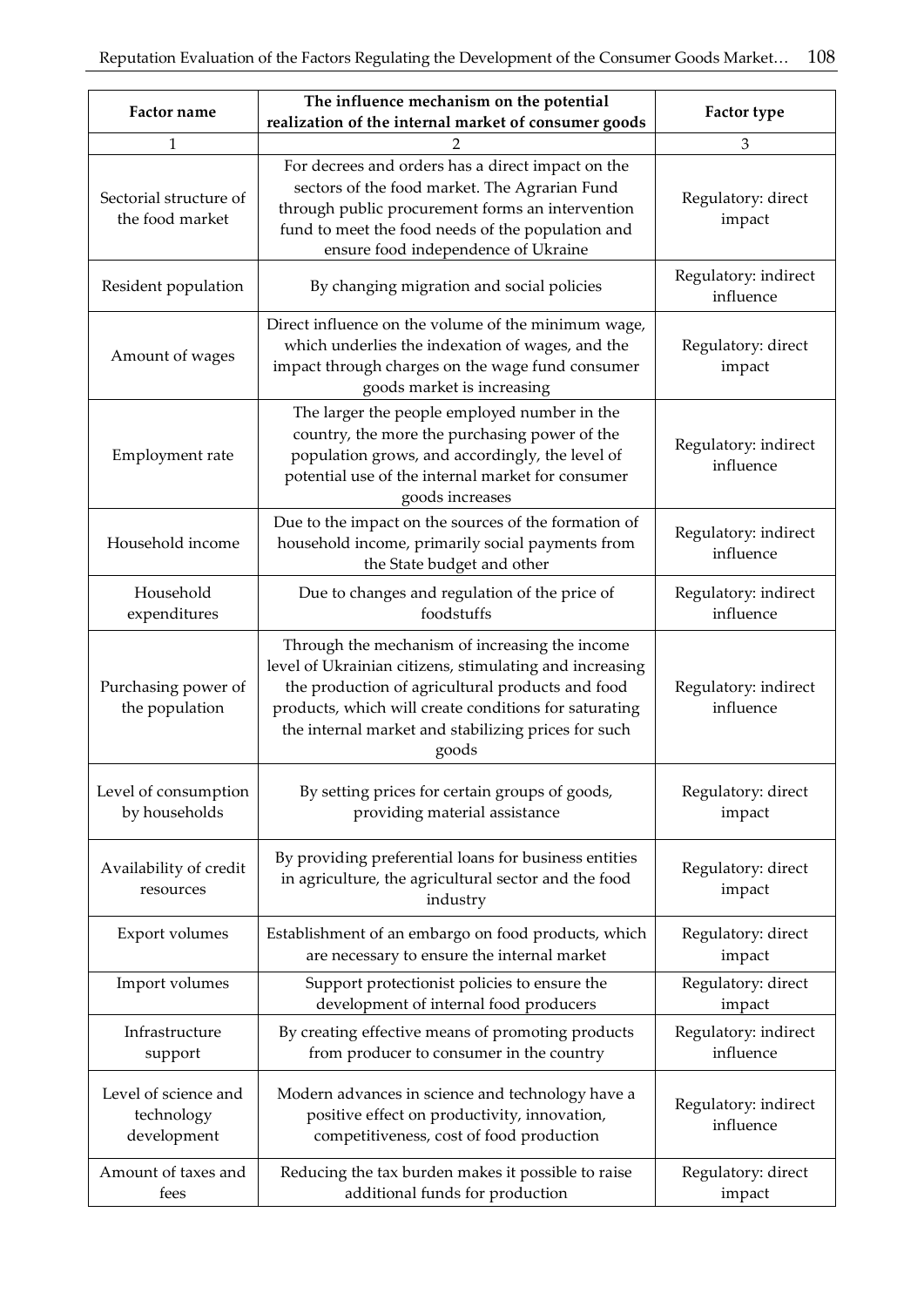| <b>Factor name</b>                                    | The influence mechanism on the potential<br>realization of the internal market of consumer goods                                                                                                                | <b>Factor type</b>                |
|-------------------------------------------------------|-----------------------------------------------------------------------------------------------------------------------------------------------------------------------------------------------------------------|-----------------------------------|
| Level of the crop<br>production sector<br>development | By determining the size of cultivated areas, setting<br>quotas for imports and exports and ordering grain<br>crops for the internal market                                                                      | Regulatory: indirect<br>influence |
| Level of the livestock<br>sector development          | By determining quotas for imports of products by<br>domestic enterprises and ordering cereals for the<br>internal market                                                                                        | Regulatory: indirect<br>influence |
| Investment climate                                    | Creation of conditions for attracting foreign<br>investment and providing loans to enterprises aimed<br>at creating new, reconstruction, expansion and<br>modernization of existing fixed assets of enterprises | Regulatory: indirect<br>influence |
| Availability of food<br>products on the<br>market     | By monitoring the situation in the wholesale and<br>retail markets of food products to fully provide<br>domestic consumers                                                                                      | Regulatory: indirect<br>influence |

*Tab. 1. Block of socio-economic determinants for realizing the consumer (food) market potential in the region. \* Source: developed by the authors*

It should be note that *socio-economic factors* characterize the ability of a state or region to realize the agro-industrial complex potential, aimed at self-sufficiency of the population with the internal food market due to high purchasing power and population employment.

This approach, in our opinion, provides an understanding of the set of tools / measures that can use by public authorities to neutralize the negative impact of each of the factors and transform the circumstance from a disincentive into a stimulator for realizing the domestic food market potential in the region.

With regard to socio-economic factors, it is worth focusing on such a factor as the *purchasing power of the population*, because the state, through the mechanism of increasing the level of citizens' incomes, stimulates an increase in agricultural production, the volume of food products and, as a result, the internal market of food products is saturated and prices decrease.

An important role in realizing the internal market potential let to the *level of science and technology development*, because modern advances in science and technology have a positive effect on productivity, innovation, competitiveness, and the cost of food production. The authorities in this direction should exercise an indirect influence by stimulating the introduction of innovative technologies, products through the prism of preferential taxation, depreciation and other measures.

In the context of the global environment instability and insufficient financial and credit resources, investments (domestic and foreign) are an important source, which is why the authorities must create stable and favourable conditions for attracting foreign investment and providing loans to enterprises aimed at creating new, reconstruction, expansion and modernization operating fixed assets of enterprises.

One of the analysis types is correlation-regression, which allows identifying the relationship between factors and showing the extent of this relationship. The dependence of one random variable on another random variable is regression, and the presence of a relationship between two random variables is correlation. It is two economic and mathematical methods that have been investigated which factors today influence the most (as stimulants or de-stimulants) on the realization of the internal consumer market potential, and it is possible to determine the consequences of the action of dysfunctions in the food market. Within the framework of this subdivision, their consequences considered the disruption of ties, conditioned by the laws of economics.

The first step in the implementation of this study will be to search for dependencies (tightness of the relationship) between certain indicators and the resulting indicators, which will reflect the degree of influence of the relevant factors and indicate the consequences of dysfunctions. The second is to test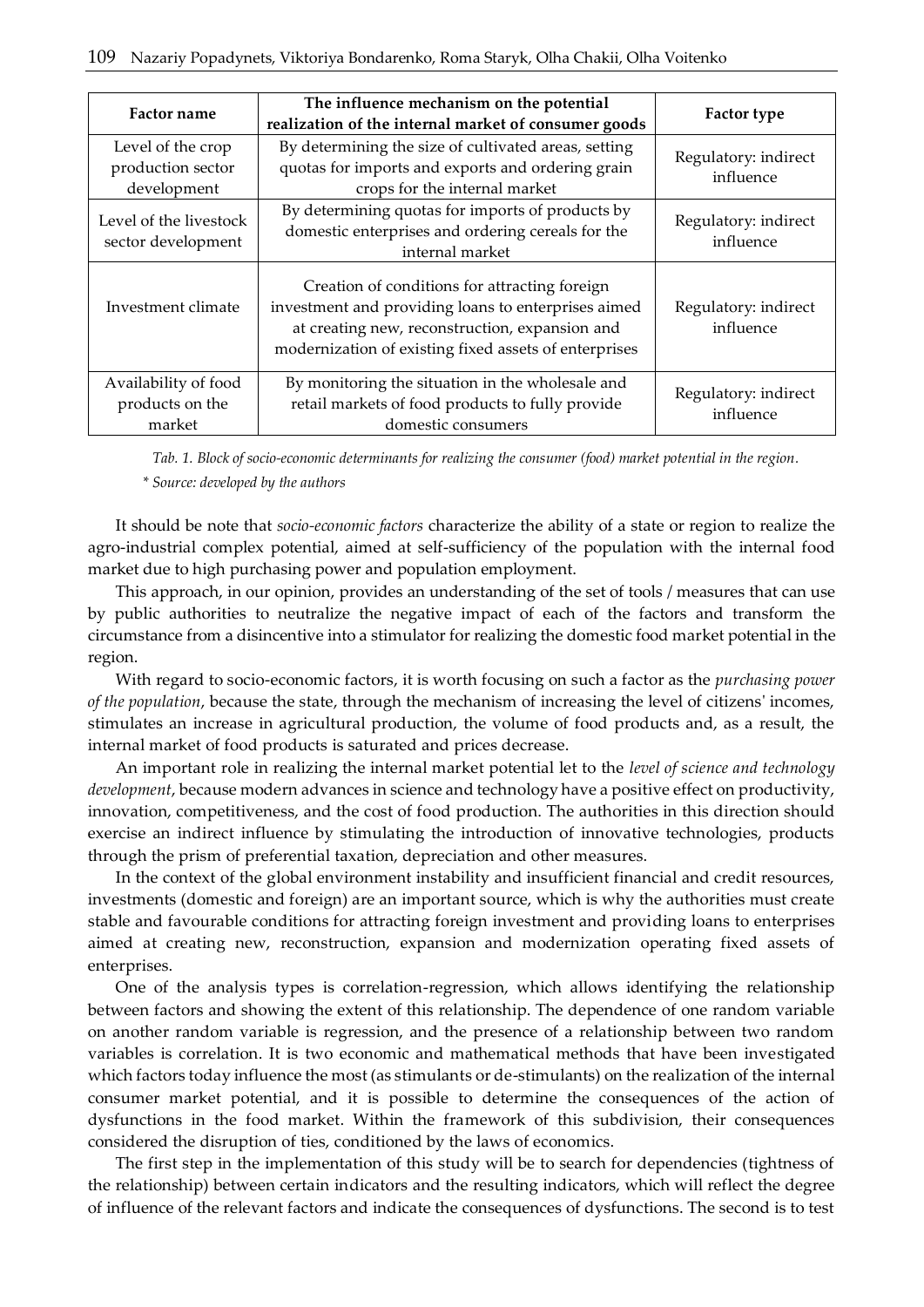the hypothesis about the existence of a connection by comparing the calculated value of the pair correlation coefficient (R calcul.) with the critical one (R critic.) (Formula 1).

$$
R \text{ calcul.} \ge R \text{ critic.} \tag{1}
$$

If this inequality fulfilled, then with a degree of probability of 95%, it can be argued that there is a close relationship between these factors. Considering the number of statistical observation periods ( $n =$ 10) for each type of factors interconnection and the resulting correlation coefficient, the critical correlation coefficient is 0.702, therefore, all R calcul. will be taken into account, which is within this critical value.

The economic and mathematical research of the determinants influence on the internal food market has several limitations:

1) For modelling, only quantitative indicators were taken with the number of observation periods 10 (n = 10), which is a sufficiently long and permissible period for economic mathematical modelling.

2) The investigated interconnections and the built economic and mathematical models are only a simplified description of the economic process, connections for the possibility of their management or regulation in the future. However, it should understand that a significant change in the studied connections, built models can be influenced by the people behaviour, their interests and individually made decisions of the authorities.

3) All models and relationships are built on past evidence, however, today's rapidly changing global environment does not 100% guarantee the effectiveness of models and relationships today and in the future.

To obtain the most accurate results, all the constructed economic and mathematical models and connections tested for adequacy and effectiveness.

Within the framework of this direction, the following are determined:

1. correlations between factors (in our case, between indicators that characterize regardless of the sphere and regulatory type);

2. relationships between the indicators of factors and the resulting indicators. As the resulting indicators "y", which exactly according to the method of statistical observation reflect the level of the food market development in the region are:

- 2.1 volume of products sold in agriculture and food industry (y<sub>1</sub>);
- 2.2 export volumes of agricultural and food industry products (y2);
- 2.3 wholesale turnover of food products (у4);
- 2.4 volume of gross value added generated in agriculture (GVA agr.), food and beverage

production (GVA f.b.) (however, there are no official data of the GVA in the food industry).

These indicators, taking into account the methodology of statistical observation in the regions of Ukraine, had better reflect the internal food market potential in the region.

3. determination of the consequences/results of dysfunctions of the internal food market. Due to distorted expected relationships, that is, those that violate the expected hypotheses according to existing economic laws and principles. Accordingly, it can be assumed that functional ties are broken in the food market and require corrective (regulatory) influence from the regional authorities.

#### **4. RESULTS AND DISCUSSION**

According to the analysed statistical data for the Lviv region, Tab. 2 presents the results of the existing relationships with the volume of products sold in the Lviv region (agriculture, food production, beverages)  $(y_1)$ .

From the data in Tab. 2, it can be seen that a number of socio-economic factors affect the volume of products sold in agriculture and the food industry (the resulting indicator of the food market). An inverse relationship was revealed between the share of non-food products sales produced in the country and  $y_1$ (correlation coefficients, respectively, -0.754), that is, it can be concluded that the sale of agricultural products is associated with the export of products to foreign markets.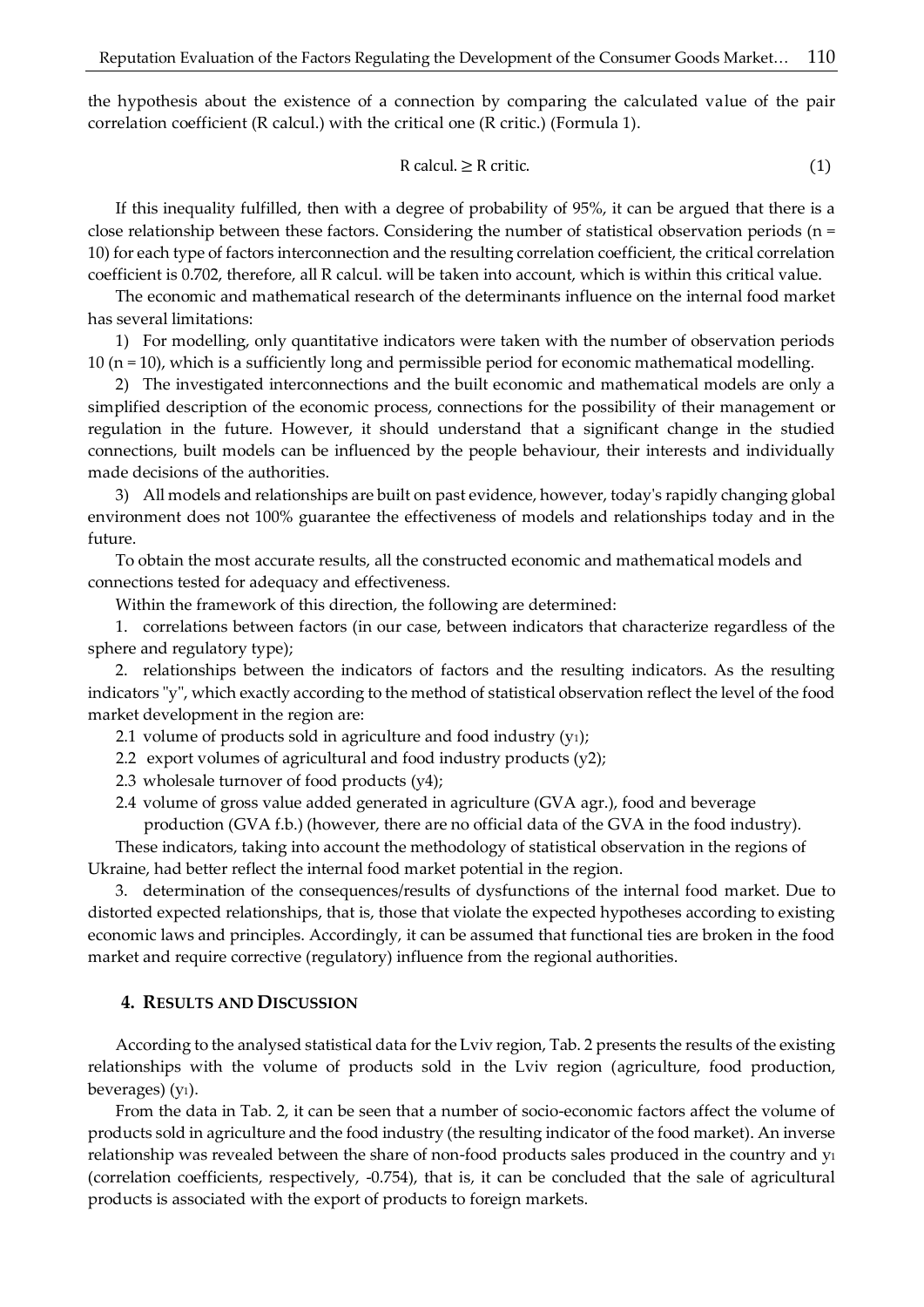The results of dysfunctions, in our opinion, in the food market evidence by the inverse relationship between the number of resident population and the resulting population  $y_1$  (-0.958). An analysis of the factual database indicates the annual rate of decline in the resident population and the annual growth rate of agriculture and the food industry – respectively the expected dysfunctional relationship. However, it can be assumed that an increase in the resident population does not provide for an increase in the consumption of internal food products, it is also not logical with from the food security point of view of both the region and the country. A specific feature is a direct relationship between the number of resident population in the age group "0-15" (0.905), "over 60" and the volume of у1.

The expected and significant is the relationship of  $y_1$  with the volume of the minimum wage (0.951), the percentage of deductions from wages (0.956) and the available income per person (0.989). That is, the more income (including wages), the more consumer spending in households, and, consequently, the greater the volume of agricultural and food products sold. That is, with an increase in purchasing power, the volume of production and sales of food products will increase, since demand stimulates a greater supply of food products.

| Indicators that reflect the influence of factors                                                     | $(y_1)$  |
|------------------------------------------------------------------------------------------------------|----------|
| Wholesale turnover, UAH million, food products                                                       | 0.984    |
| Share in wholesale turnover, %, food products                                                        | 0.754    |
| Share in wholesale turnover, %, non-food products                                                    | $-0.754$ |
| Number of resident population, thousand people                                                       | $-0.958$ |
| Number of resident population by age groups (0-15 years), thousand people                            | 0.905    |
| Number of resident population by age groups (16-59 years), thousand people                           | $-0.993$ |
| Number of resident population by age groups (over 60), thousand people                               | 0.987    |
| Volume of the minimum wage, UAH                                                                      | 0.951    |
| Percentage of deductions from wages                                                                  | 0.956    |
| The unemployed population, on average, thousand people                                               | $-0.805$ |
| Available income per person, UAH                                                                     | 0.989    |
| The structure of total household food expenditures on average per month per household,<br><b>UAH</b> | 0.986    |
| Final consumer expenditures of households for foodstuffs, UAH million                                | 0.968    |
| Average monthly expenses per household, UAH                                                          | 0.971    |
| Consumption total expenditure on food and non-alcoholic beverages (%)                                | $-0.832$ |
| Consumption of oil and other vegetable fats in households on average per month per person,<br>kg     | $-0.951$ |
| Consumption of potatoes in households on average per month per person, kg                            | $-0.828$ |
| Consumption of bread and bread products in households on average per month per person,<br>kg         | $-0.900$ |
| Volumes of the agricultural products exports, USD thousand                                           | 0.832    |
| Volumes of the food industry imports, USD thousand                                                   | 0.762    |
| Volume of transported goods by types of transport, thousand tones                                    | 0.798    |
| Expenditures on innovations, UAH million                                                             | 0.828    |
| Sown area of agricultural crops, thousand hectares                                                   | 0.824    |
| Crop yield, c per 1 ha of harvested area                                                             | 0.907    |
| Volume of production (gross yield) of agricultural crops, thousand centners                          | 0.761    |
| Production of main types of livestock products, thousand tons                                        | $-0.979$ |
| Average prices of agricultural products sold by enterprises (cereals and legumes), UAH per<br>ton    | 0.952    |
| Average prices of agricultural products sold by enterprises (sunflower), UAH per ton                 | 0.851    |
| Average prices of agricultural products sold by enterprises (potatoes), UAH per ton                  | 0.861    |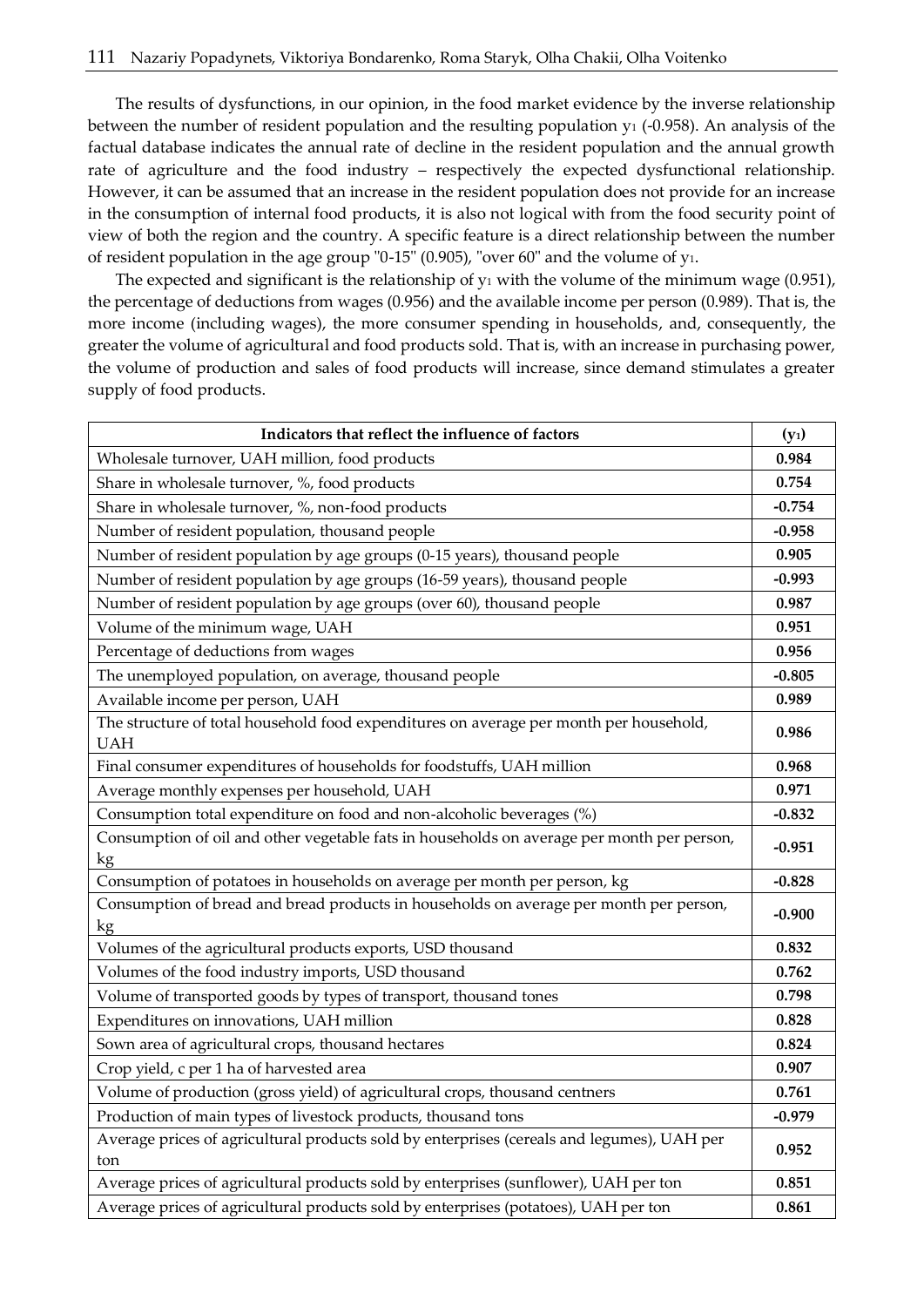| Indicators that reflect the influence of factors                                                                    | $(y_1)$  |
|---------------------------------------------------------------------------------------------------------------------|----------|
| Average prices of agricultural products sold enterprises (vegetable crops), UAH per ton                             | 0.920    |
| Average prices of agricultural products sold by enterprises (farm animals), UAH per ton                             | 0.990    |
| Average prices of agricultural products sold by enterprises (milk), UAH per ton                                     | 0.982    |
| Average prices of agricultural products sold by enterprises (eggs, per thousand), UAH per<br>ton                    | 0.933    |
| Average prices of agricultural products sold by enterprises (all together), UAH per ton                             | 0.990    |
| Foreign direct investment in agriculture, forestry and fisheries, USD thousand                                      | $-0.783$ |
| Capital investments in agriculture, hunting and provision of related services, UAH thousand                         | 0.971    |
| Capital investments of industrial enterprises (production of food, beverages and tobacco<br>products), UAH thousand | 0.927    |
| GRP of the region, UAH million                                                                                      | 0.995    |

*Tab. 2. Correlation analysis of factors affecting the food market and the volume of products sold (agriculture, food production, beverages) in the Lviv region (у1).*

*\* Source: сalculated by the authors* 

The larger the number of unemployed population in the Lviv region, the lower the volume of sold agricultural and food products (-0.805). The direct relationship between the final consumer spending of households on food and in  $y_1$  indicates the demand for internal food products, is positive from the regional food security point of view, but the consumption of oil and other vegetable fats may indicate the attractiveness of imported goods for consumers of this type of activity.

The evidence of dysfunction in the Lviv region is the feedback between  $y_1$  and the consumption of potatoes (-0.828) and bread, bread products (-0.900). Also dysfunctional is the direct impact of increasing imports of agricultural products on the sales of the same products. Thus, it showed a positive correlation coefficient between the corresponding indicators (0.762).

The direct impact of costs on innovation  $(0.828)$  and the resulting  $y_1$  is important, as it indicates the innovative activity of enterprises in the food sector and the positive impact of this factor on the increase in sales volumes.

Functional has direct correlation with the sown area (0.824), crop yield (0.907), and gross yield (0.761).

The increase in prices for products of the food market logically and functionally has a positive effect on the increase in sales volumes; however, from the standpoint of the consumer, this is a completely positive factor and indicates an increase in the cost of the consumer basket in dynamism and the absence of an alternative to food products.

Dysfunctional, in our opinion, is the inverse relationship between direct foreign investment and у1: this situation may indicate that foreign investments ineffectively invested in agricultural and food enterprises, but an increase in capital investment has a positive effect on the volumes of  $y_1$ . In general, indicators the investment factor, indicate its significant impact on the level of food security, however, the presence of dysfunctional links indicates the need for government intervention and regulation of the investment climate in the region.

Functionally logical is the positive effect of labour productivity on the increase in sales in agriculture and food industry, and in turn, on the volume of gross domestic product, which showed the corresponding correlation coefficients (0.995).

Each region is interested in a positive foreign trade balance, according to it is important to understand what factors and through which regulators can influence this indicator. That is why the results of the correlation analysis for the export of agricultural and food industry products  $(y_2)$  of the Lviv region are presented in Tab. 3.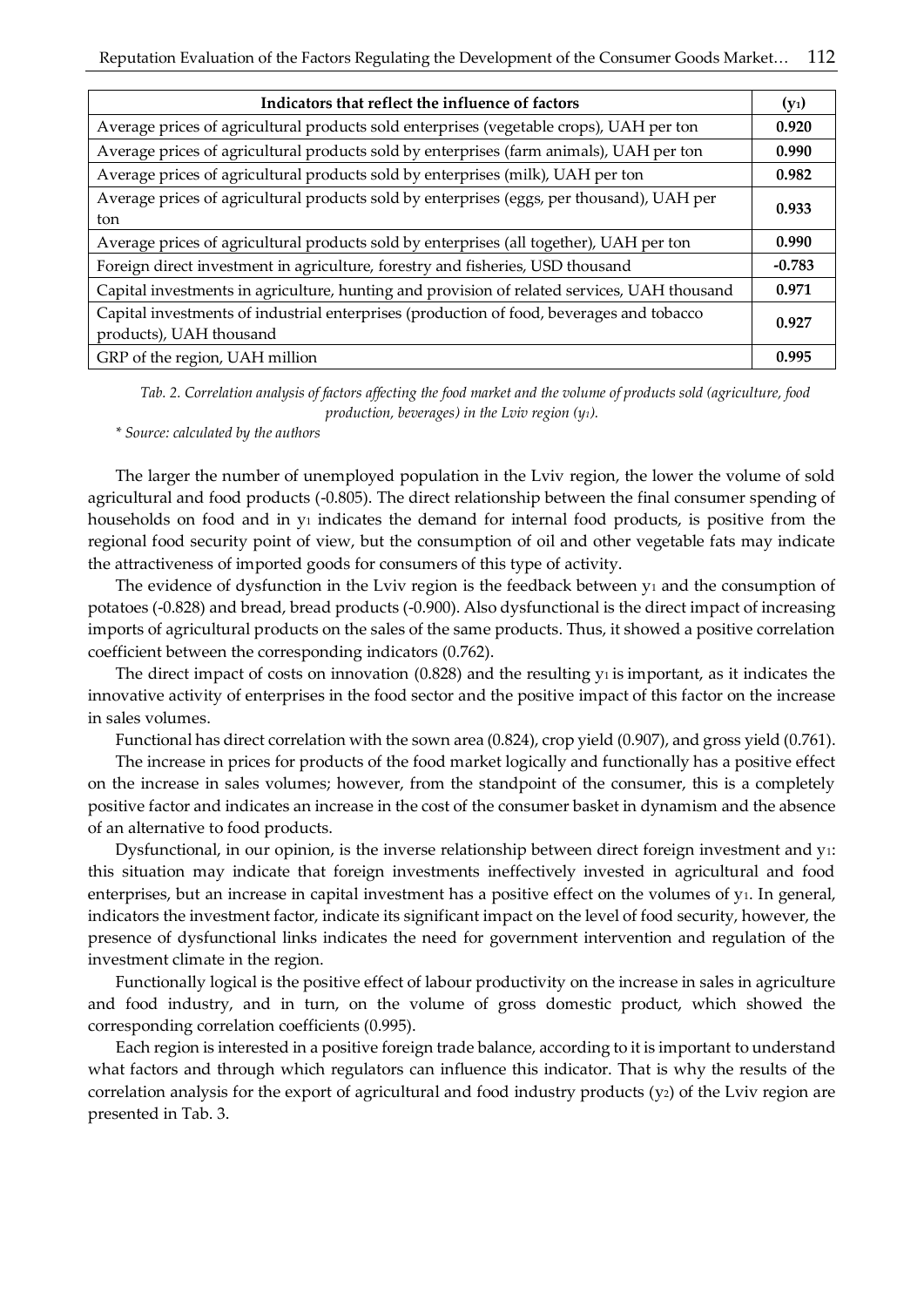| Indicators that reflect the influence of factors                                                                    | $(y_1)$  |
|---------------------------------------------------------------------------------------------------------------------|----------|
| Wholesale turnover, UAH million, food products                                                                      | 0.984    |
| Share in wholesale turnover, %, food products                                                                       | 0.754    |
| Share in wholesale turnover, %, non-food products                                                                   | $-0.754$ |
| Number of resident population, thousand people                                                                      | $-0.958$ |
| Number of resident population by age groups (0-15 years), thousand people                                           | 0.905    |
| Number of resident population by age groups (16-59 years), thousand people                                          | $-0.993$ |
| Number of resident population by age groups (over 60), thousand people                                              | 0.987    |
| Volume of the minimum wage, UAH                                                                                     | 0.951    |
| Percentage of deductions from wages                                                                                 | 0.956    |
| The unemployed population, on average, thousand people                                                              | $-0.805$ |
| Available income per person, UAH                                                                                    | 0.989    |
| The structure of total household food expenditures on average per month per household,<br><b>UAH</b>                | 0.986    |
| Final consumer expenditures of households for foodstuffs, UAH million                                               | 0.968    |
| Average monthly expenses per household, UAH                                                                         | 0.971    |
| Consumption total expenditure on food and non-alcoholic beverages (%)                                               | $-0.832$ |
| Consumption of oil and other vegetable fats in households on average per month per person,<br>kg                    | $-0.951$ |
| Consumption of potatoes in households on average per month per person, kg                                           | $-0.828$ |
| Consumption of bread and bread products in households on average per month per person,<br>kg                        | $-0.900$ |
| Volumes of the agricultural products exports, USD thousand                                                          | 0.832    |
| Volumes of the food industry imports, USD thousand                                                                  | 0.762    |
| Volume of transported goods by types of transport, thousand tones                                                   | 0.798    |
| Expenditures on innovations, UAH million                                                                            | 0.828    |
| Sown area of agricultural crops, thousand hectares                                                                  | 0.824    |
| Crop yield, c per 1 ha of harvested area                                                                            | 0.907    |
| Volume of production (gross yield) of agricultural crops, thousand centners                                         | 0.761    |
| Production of main types of livestock products, thousand tons                                                       | $-0.979$ |
| Average prices of agricultural products sold by enterprises (cereals and legumes), UAH per<br>ton                   | 0.952    |
| Average prices of agricultural products sold by enterprises (sunflower), UAH per ton                                | 0.851    |
| Average prices of agricultural products sold by enterprises (potatoes), UAH per ton                                 | 0.861    |
| Average prices of agricultural products sold enterprises (vegetable crops), UAH per ton                             | 0.920    |
| Average prices of agricultural products sold by enterprises (farm animals), UAH per ton                             | 0.990    |
| Average prices of agricultural products sold by enterprises (milk), UAH per ton                                     | 0.982    |
| Average prices of agricultural products sold by enterprises (eggs, per thousand), UAH per<br>ton                    | 0.933    |
| Average prices of agricultural products sold by enterprises (all together), UAH per ton                             | 0.990    |
| Foreign direct investment in agriculture, forestry and fisheries, USD thousand                                      | $-0.783$ |
| Capital investments in agriculture, hunting and provision of related services, UAH thousand                         | 0.971    |
| Capital investments of industrial enterprises (production of food, beverages and tobacco<br>products), UAH thousand | 0.927    |
| GRP of the region, UAH million                                                                                      | 0.995    |

*Tab. 3. The system of correlation between socio-economic factors of the food market and exports of agricultural products and food industry in the Lviv region (у2).*

*\* Source: сalculated by the authors*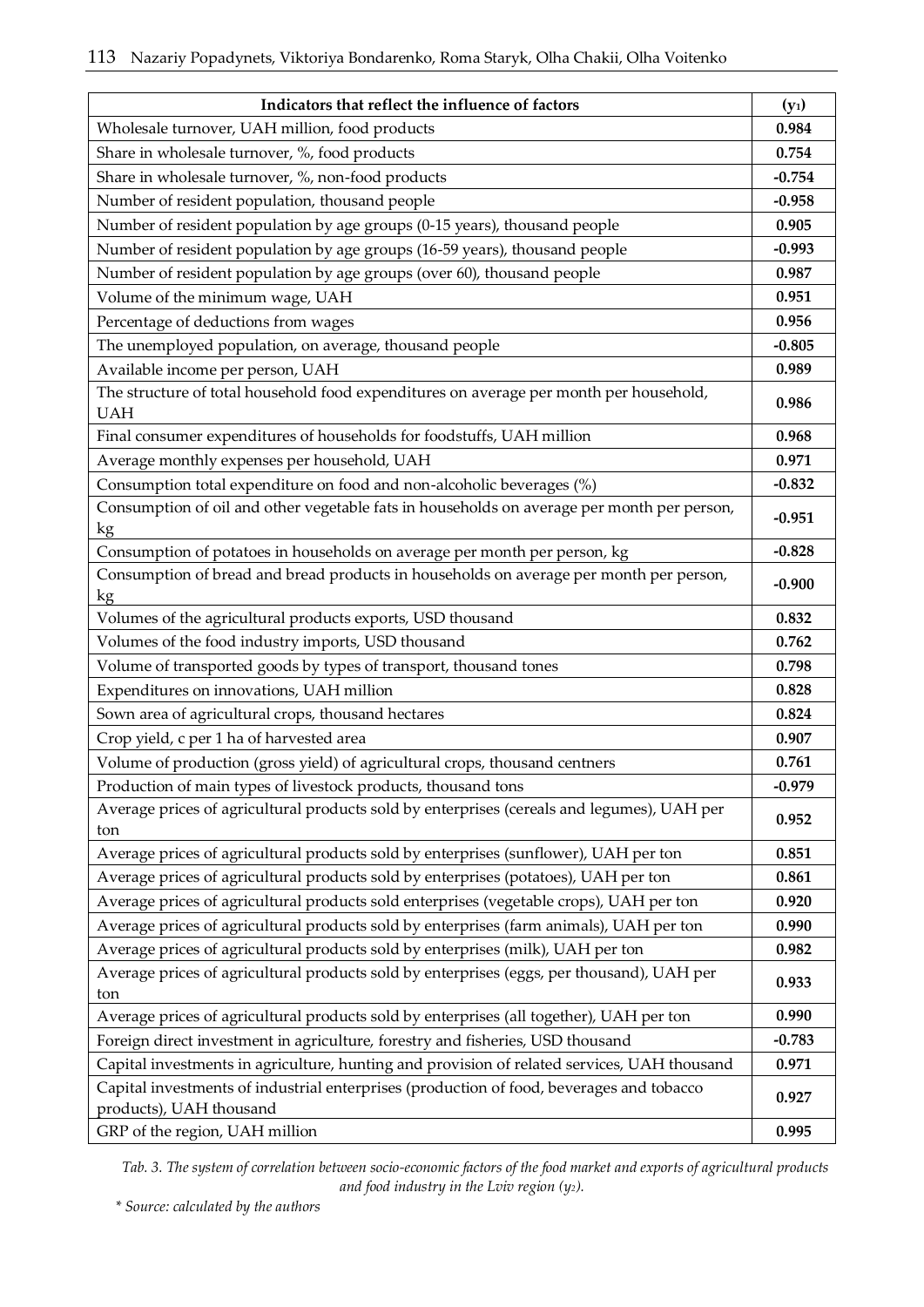The first thing to note about the indicator is that exports depend not so much on internal factors as on foreign policy and the global environment, which ultimately showed low values of the correlation coefficients. However, given the number of observation periods, the level of correlation from 0.702 on the Chaddok scale characterizes a strong/moderate influence.

The export of products to foreign markets evidenced by a direct relationship with the indicator of the volume of products sold in the sector under consideration (0.891), the wholesale turnover of both food products (0.901) and non-food products (0.827). The dysfunction can again be noticed by the indirect influence of factors such as the number of resident population by age group (-0.935). This factor, according to the laws of economics, should have a direct impact on the export of agricultural and food industry products (у2). As in the case of the relationship of socio-economic factors with the volume of products sold (agriculture, food production, beverages) y<sub>1</sub>, an increase in wages (0.869), final consumer spending (0.821), total expenses on average per month (0.887) increase export volumes of products. However, in this case, this may be evidence of the disadvantage of selling goods on the internal market of products producers or providing an advantage by buyers of imported products. From the data in Table 3, we can see that the volume of exports increases the volume of imports; therefore, the hypothesis of the priority of imported products with an increase in purchasing power confirmed. From the standpoint of food security in the region, this indicates a lack of confidence in the domestic product quality control system and technical standards.

The costs of innovation have a direct close relationship with the volume of the escort of products, which first testifies to the European integration course of manufacturers and the desire to embody European quality standards.

The expected and positive increase in the volume of exports of agricultural and food products influenced by such factors as the level of development of the crop production sector (crop yield (0.797), sown area of agricultural crops (0.812).

Capital investments in the sector under consideration have a positive effect on the volume of products export (0.819), and the volume of products export affects the increase in the gross regional product of the region (0.815).

| Indicators that reflect the influence of factors                                       | $(y_3)$  |
|----------------------------------------------------------------------------------------|----------|
| Volumes of agricultural products and food industry exports, USD thousand               | 0.901    |
| Volume of sold products (agriculture, production of food, beverages), UAH thousand     | 0.984    |
| Wholesale turnover, UAH million, non-food products                                     | 0.722    |
| Share in wholesale turnover, %, food products                                          | 0.749    |
| Share in wholesale turnover, %, non-food products                                      | $-0.749$ |
| Number of resident population, thousand people                                         | $-0.925$ |
| Number of resident population by age groups (0-15 years), thousand people              | 0.908    |
| Number of resident population by age groups (16-59 years), thousand people             | $-0.982$ |
| Number of resident population by age groups (over 60), thousand people                 | 0.983    |
| Volume of the minimum wage, UAH                                                        | 0.968    |
| Percentage of deductions from wages                                                    | 0.971    |
| The unemployed population, on average, thousand people                                 | $-0.844$ |
| Available income per person, UAH                                                       | 0.992    |
| The structure of total household food expenditures on average per month per household, |          |
| <b>UAH</b>                                                                             | 0.953    |
| Final consumer expenditures of households for foodstuffs, UAH million                  | 0.925    |
| Average monthly expenses per household, UAH                                            | 0.956    |
| Consumption total expenditure on food and non-alcoholic beverages (%)                  | $-0.829$ |

The results of the correlation analysis of the influence of factors on the wholesale turnover of food products presented in Tab. 4.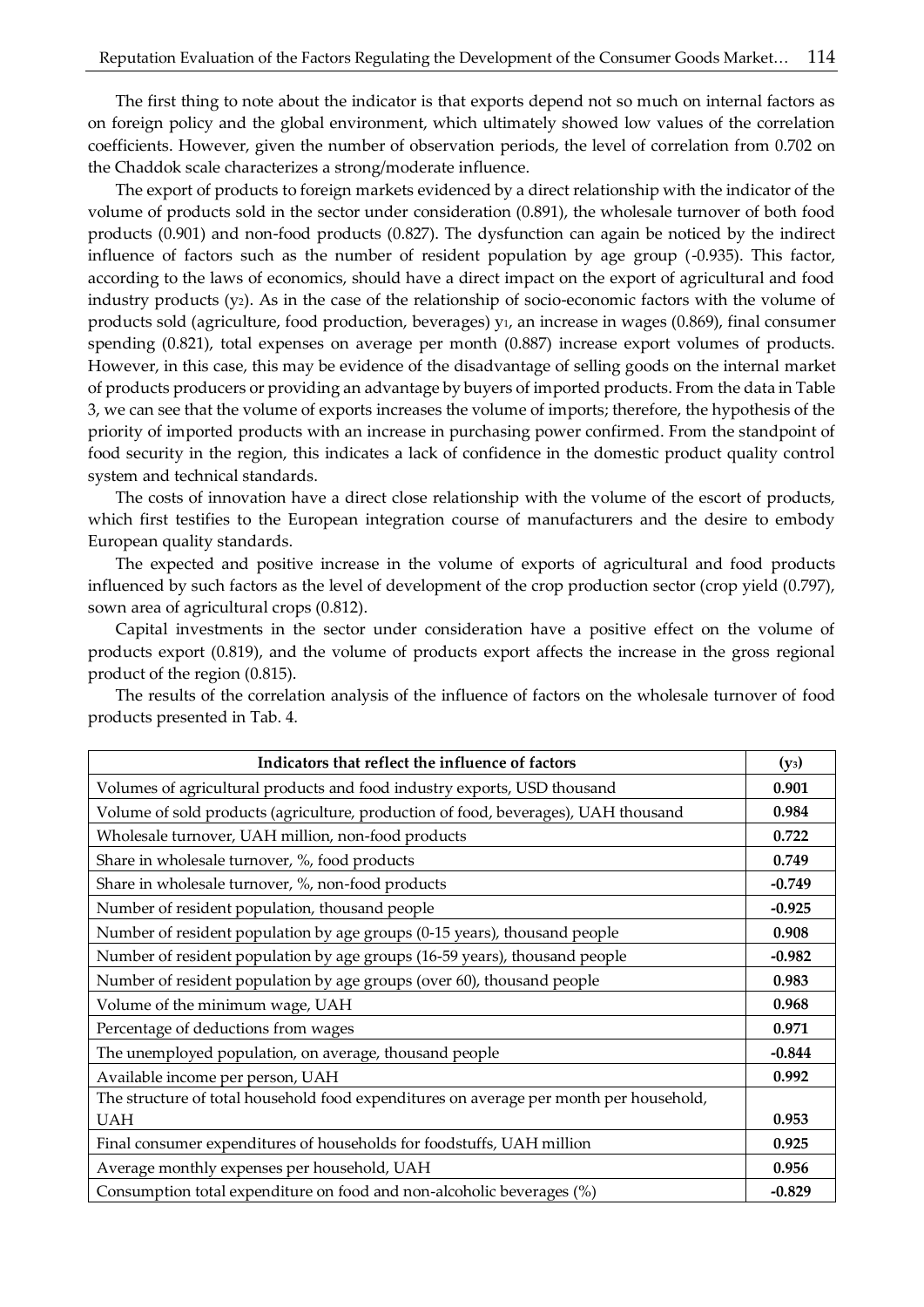| Indicators that reflect the influence of factors                                            | $(y_3)$  |
|---------------------------------------------------------------------------------------------|----------|
| Consumption of oil and other vegetable fats in households on average per month per person,  |          |
| kg                                                                                          | $-0.908$ |
| Consumption of potatoes in households on average per month per person, kg                   | $-0.775$ |
| Consumption of bread and bread products in households on average per month per person,      |          |
| kg                                                                                          | $-0.883$ |
| Volumes of the agricultural products exports, USD thousand                                  | 0.869    |
| Volumes of the food industry imports, USD thousand                                          | 0.804    |
| Volume of transported goods by types of transport, thousand tones                           | 0.833    |
| Expenditures on innovations, UAH million                                                    | 0.757    |
| Sown area of agricultural crops, thousand hectares                                          | 0.731    |
| Crop yield, c per 1 ha of harvested area                                                    | 0.850    |
| Production of basic livestock products, thousand tons                                       | $-0.941$ |
| Average prices of agricultural products sold by enterprises (cereals and legumes), UAH per  |          |
| ton                                                                                         | 0.909    |
| Average prices of agricultural products sold by enterprises (sunflower), UAH per ton        | 0.793    |
| Average prices of agricultural products sold by enterprises (potatoes), UAH per ton         | 0.877    |
| Average prices of agricultural products sold enterprises (vegetable crops), UAH per ton     | 0.963    |
| Average prices of agricultural products sold by enterprises (farm animals), UAH per ton     | 0.975    |
| Average prices of agricultural products sold by enterprises (milk), UAH per ton             | 0.964    |
| Average prices of agricultural products sold by enterprises (eggs, per thousand), UAH per   |          |
| ton                                                                                         | 0.881    |
| Average prices of agricultural products sold by enterprises (all together), UAH per ton     | 0.983    |
| Capital investments in agriculture, hunting and provision of related services, UAH thousand | 0.948    |
| Capital investments of industrial enterprises (production of food, beverages and tobacco    |          |
| products), UAH thousand                                                                     | 0.920    |
| Volume of sold industrial products (food, beverages and tobacco products), UAH million      | 0.984    |
| GRP of the region, UAH million                                                              | 0.975    |

*Tab. 4. The system of interrelation of socio-economic factors and their impact on the wholesale turnover of food products in the Lviv region (y3)*

*\* Source: calculated by the authors*

From the presented calculations, we can see that the wholesale turnover of food products "y3" has a positive influence by the following factors:

1) foreign economic activity (export volumes of products (0.901));

2) availability of food products on the market (volumes of sold products of agricultural, food production, beverages (0.984));

3) volume of the population income (volume of the minimum wage (0.968), available income per person (0.992));

4) purchasing power of the population (final consumer expenditures (0.925), total expenditures on average per month (0.956));

5) level of food prices (average prices for all groups of food products have a positive effect on y3);

6) investment climate (capital investments (0.9));

7) innovation activity of enterprises in the analysed sector (expenditures on innovations – 0.757).

Dysfunctional connections are traced by the following main factors as the number of resident population (-0.925) and by age groups (16-59 years) (-0.982), unemployment (-0.844), as well as consumer spending on food and non-alcoholic beverages (- 0.829).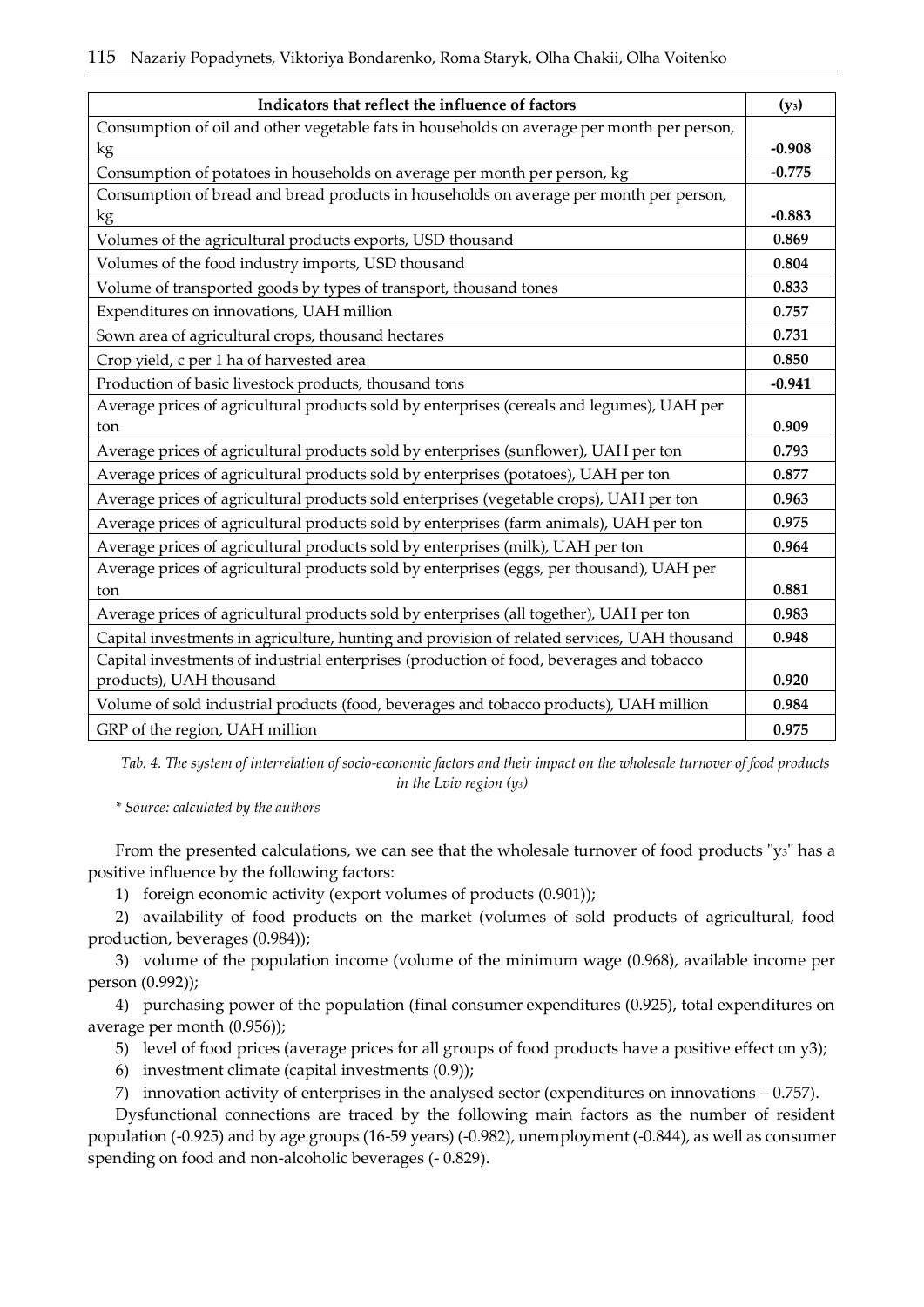The gross domestic product characterizes the final result of the production activity of resident economic units in agriculture (Tab. 5), since the State Statistics Service does not publish data on the food industry.

| 0.975<br>Wholesale turnover, UAH million, food products<br>0.815<br>Volumes of agricultural products and food industry exports, USD thousand<br>Volume of sold products (agriculture, production of food, beverages), UAH thousand<br>0.995<br>0.741<br>Share in wholesale turnover, %, food products<br>Share of goods sales produced in Ukraine, food products<br>0.742<br>$-0.921$<br>Number of resident population, thousand people<br>0.905<br>Number of resident population by age groups (0-15 years), thousand people<br>$-0.997$<br>Number of resident population by age groups (16-59 years), thousand people<br>0.995<br>Number of resident population by age groups (over 60), thousand people<br>Volume of the minimum wage, UAH<br>0.944<br>0.952<br>Percentage of deductions from wages<br>0.996<br>Available income per person, UAH<br>The structure of total household food expenditures on average per month per household,<br>0.992<br><b>UAH</b><br>0.977<br>Final consumer expenditures of households for foodstuffs, UAH million<br>0.982<br>Average monthly expenses per household, UAH<br>$-0.802$<br>Average monthly expenses per household, UAH<br>$-0.929$<br>Consumption total expenditure on food and non-alcoholic beverages (%)<br>Consumption of oil and other vegetable fats in households on average per month per<br>$-0.883$<br>person, kg<br>$-0.926$<br>Consumption of potatoes in households on average per month per person, kg<br>0.904<br>Crop yield, c per 1 ha of harvested area<br>$-0.967$<br>Production of basic livestock products, thousand tons<br>Average prices of agricultural products sold by enterprises (cereals and legumes), UAH per<br>0.974<br>ton<br>Average prices of agricultural products sold by enterprises (sunflower), UAH per ton<br>0.898<br>Average prices of agricultural products sold enterprises (vegetable crops), UAH per ton<br>0.922<br>0.996<br>Average prices of agricultural products sold by enterprises (farm animals), UAH per ton<br>0.989<br>Average prices of agricultural products sold by enterprises (milk), UAH per ton<br>Average prices of agricultural products sold by enterprises (eggs, per thousand), UAH per<br>0.956<br>ton<br>0.992<br>Average prices of agricultural products sold by enterprises (all together), UAH per ton<br>Capital investments in agriculture, hunting and provision of related services, UAH<br>0.978<br>thousand<br>Capital investments of industrial enterprises (production of food, beverages and tobacco<br>0.936<br>products), UAH thousand | Indicators that reflect the influence of factors                                       | $(y_4)$ |
|----------------------------------------------------------------------------------------------------------------------------------------------------------------------------------------------------------------------------------------------------------------------------------------------------------------------------------------------------------------------------------------------------------------------------------------------------------------------------------------------------------------------------------------------------------------------------------------------------------------------------------------------------------------------------------------------------------------------------------------------------------------------------------------------------------------------------------------------------------------------------------------------------------------------------------------------------------------------------------------------------------------------------------------------------------------------------------------------------------------------------------------------------------------------------------------------------------------------------------------------------------------------------------------------------------------------------------------------------------------------------------------------------------------------------------------------------------------------------------------------------------------------------------------------------------------------------------------------------------------------------------------------------------------------------------------------------------------------------------------------------------------------------------------------------------------------------------------------------------------------------------------------------------------------------------------------------------------------------------------------------------------------------------------------------------------------------------------------------------------------------------------------------------------------------------------------------------------------------------------------------------------------------------------------------------------------------------------------------------------------------------------------------------------------------------------------------------------------------------------------------------------------------------------------------------------------------------|----------------------------------------------------------------------------------------|---------|
|                                                                                                                                                                                                                                                                                                                                                                                                                                                                                                                                                                                                                                                                                                                                                                                                                                                                                                                                                                                                                                                                                                                                                                                                                                                                                                                                                                                                                                                                                                                                                                                                                                                                                                                                                                                                                                                                                                                                                                                                                                                                                                                                                                                                                                                                                                                                                                                                                                                                                                                                                                                  |                                                                                        |         |
|                                                                                                                                                                                                                                                                                                                                                                                                                                                                                                                                                                                                                                                                                                                                                                                                                                                                                                                                                                                                                                                                                                                                                                                                                                                                                                                                                                                                                                                                                                                                                                                                                                                                                                                                                                                                                                                                                                                                                                                                                                                                                                                                                                                                                                                                                                                                                                                                                                                                                                                                                                                  |                                                                                        |         |
|                                                                                                                                                                                                                                                                                                                                                                                                                                                                                                                                                                                                                                                                                                                                                                                                                                                                                                                                                                                                                                                                                                                                                                                                                                                                                                                                                                                                                                                                                                                                                                                                                                                                                                                                                                                                                                                                                                                                                                                                                                                                                                                                                                                                                                                                                                                                                                                                                                                                                                                                                                                  |                                                                                        |         |
|                                                                                                                                                                                                                                                                                                                                                                                                                                                                                                                                                                                                                                                                                                                                                                                                                                                                                                                                                                                                                                                                                                                                                                                                                                                                                                                                                                                                                                                                                                                                                                                                                                                                                                                                                                                                                                                                                                                                                                                                                                                                                                                                                                                                                                                                                                                                                                                                                                                                                                                                                                                  |                                                                                        |         |
|                                                                                                                                                                                                                                                                                                                                                                                                                                                                                                                                                                                                                                                                                                                                                                                                                                                                                                                                                                                                                                                                                                                                                                                                                                                                                                                                                                                                                                                                                                                                                                                                                                                                                                                                                                                                                                                                                                                                                                                                                                                                                                                                                                                                                                                                                                                                                                                                                                                                                                                                                                                  |                                                                                        |         |
|                                                                                                                                                                                                                                                                                                                                                                                                                                                                                                                                                                                                                                                                                                                                                                                                                                                                                                                                                                                                                                                                                                                                                                                                                                                                                                                                                                                                                                                                                                                                                                                                                                                                                                                                                                                                                                                                                                                                                                                                                                                                                                                                                                                                                                                                                                                                                                                                                                                                                                                                                                                  |                                                                                        |         |
|                                                                                                                                                                                                                                                                                                                                                                                                                                                                                                                                                                                                                                                                                                                                                                                                                                                                                                                                                                                                                                                                                                                                                                                                                                                                                                                                                                                                                                                                                                                                                                                                                                                                                                                                                                                                                                                                                                                                                                                                                                                                                                                                                                                                                                                                                                                                                                                                                                                                                                                                                                                  |                                                                                        |         |
|                                                                                                                                                                                                                                                                                                                                                                                                                                                                                                                                                                                                                                                                                                                                                                                                                                                                                                                                                                                                                                                                                                                                                                                                                                                                                                                                                                                                                                                                                                                                                                                                                                                                                                                                                                                                                                                                                                                                                                                                                                                                                                                                                                                                                                                                                                                                                                                                                                                                                                                                                                                  |                                                                                        |         |
|                                                                                                                                                                                                                                                                                                                                                                                                                                                                                                                                                                                                                                                                                                                                                                                                                                                                                                                                                                                                                                                                                                                                                                                                                                                                                                                                                                                                                                                                                                                                                                                                                                                                                                                                                                                                                                                                                                                                                                                                                                                                                                                                                                                                                                                                                                                                                                                                                                                                                                                                                                                  |                                                                                        |         |
|                                                                                                                                                                                                                                                                                                                                                                                                                                                                                                                                                                                                                                                                                                                                                                                                                                                                                                                                                                                                                                                                                                                                                                                                                                                                                                                                                                                                                                                                                                                                                                                                                                                                                                                                                                                                                                                                                                                                                                                                                                                                                                                                                                                                                                                                                                                                                                                                                                                                                                                                                                                  |                                                                                        |         |
|                                                                                                                                                                                                                                                                                                                                                                                                                                                                                                                                                                                                                                                                                                                                                                                                                                                                                                                                                                                                                                                                                                                                                                                                                                                                                                                                                                                                                                                                                                                                                                                                                                                                                                                                                                                                                                                                                                                                                                                                                                                                                                                                                                                                                                                                                                                                                                                                                                                                                                                                                                                  |                                                                                        |         |
|                                                                                                                                                                                                                                                                                                                                                                                                                                                                                                                                                                                                                                                                                                                                                                                                                                                                                                                                                                                                                                                                                                                                                                                                                                                                                                                                                                                                                                                                                                                                                                                                                                                                                                                                                                                                                                                                                                                                                                                                                                                                                                                                                                                                                                                                                                                                                                                                                                                                                                                                                                                  |                                                                                        |         |
|                                                                                                                                                                                                                                                                                                                                                                                                                                                                                                                                                                                                                                                                                                                                                                                                                                                                                                                                                                                                                                                                                                                                                                                                                                                                                                                                                                                                                                                                                                                                                                                                                                                                                                                                                                                                                                                                                                                                                                                                                                                                                                                                                                                                                                                                                                                                                                                                                                                                                                                                                                                  |                                                                                        |         |
|                                                                                                                                                                                                                                                                                                                                                                                                                                                                                                                                                                                                                                                                                                                                                                                                                                                                                                                                                                                                                                                                                                                                                                                                                                                                                                                                                                                                                                                                                                                                                                                                                                                                                                                                                                                                                                                                                                                                                                                                                                                                                                                                                                                                                                                                                                                                                                                                                                                                                                                                                                                  |                                                                                        |         |
|                                                                                                                                                                                                                                                                                                                                                                                                                                                                                                                                                                                                                                                                                                                                                                                                                                                                                                                                                                                                                                                                                                                                                                                                                                                                                                                                                                                                                                                                                                                                                                                                                                                                                                                                                                                                                                                                                                                                                                                                                                                                                                                                                                                                                                                                                                                                                                                                                                                                                                                                                                                  |                                                                                        |         |
|                                                                                                                                                                                                                                                                                                                                                                                                                                                                                                                                                                                                                                                                                                                                                                                                                                                                                                                                                                                                                                                                                                                                                                                                                                                                                                                                                                                                                                                                                                                                                                                                                                                                                                                                                                                                                                                                                                                                                                                                                                                                                                                                                                                                                                                                                                                                                                                                                                                                                                                                                                                  |                                                                                        |         |
|                                                                                                                                                                                                                                                                                                                                                                                                                                                                                                                                                                                                                                                                                                                                                                                                                                                                                                                                                                                                                                                                                                                                                                                                                                                                                                                                                                                                                                                                                                                                                                                                                                                                                                                                                                                                                                                                                                                                                                                                                                                                                                                                                                                                                                                                                                                                                                                                                                                                                                                                                                                  |                                                                                        |         |
|                                                                                                                                                                                                                                                                                                                                                                                                                                                                                                                                                                                                                                                                                                                                                                                                                                                                                                                                                                                                                                                                                                                                                                                                                                                                                                                                                                                                                                                                                                                                                                                                                                                                                                                                                                                                                                                                                                                                                                                                                                                                                                                                                                                                                                                                                                                                                                                                                                                                                                                                                                                  |                                                                                        |         |
|                                                                                                                                                                                                                                                                                                                                                                                                                                                                                                                                                                                                                                                                                                                                                                                                                                                                                                                                                                                                                                                                                                                                                                                                                                                                                                                                                                                                                                                                                                                                                                                                                                                                                                                                                                                                                                                                                                                                                                                                                                                                                                                                                                                                                                                                                                                                                                                                                                                                                                                                                                                  |                                                                                        |         |
|                                                                                                                                                                                                                                                                                                                                                                                                                                                                                                                                                                                                                                                                                                                                                                                                                                                                                                                                                                                                                                                                                                                                                                                                                                                                                                                                                                                                                                                                                                                                                                                                                                                                                                                                                                                                                                                                                                                                                                                                                                                                                                                                                                                                                                                                                                                                                                                                                                                                                                                                                                                  |                                                                                        |         |
|                                                                                                                                                                                                                                                                                                                                                                                                                                                                                                                                                                                                                                                                                                                                                                                                                                                                                                                                                                                                                                                                                                                                                                                                                                                                                                                                                                                                                                                                                                                                                                                                                                                                                                                                                                                                                                                                                                                                                                                                                                                                                                                                                                                                                                                                                                                                                                                                                                                                                                                                                                                  |                                                                                        |         |
|                                                                                                                                                                                                                                                                                                                                                                                                                                                                                                                                                                                                                                                                                                                                                                                                                                                                                                                                                                                                                                                                                                                                                                                                                                                                                                                                                                                                                                                                                                                                                                                                                                                                                                                                                                                                                                                                                                                                                                                                                                                                                                                                                                                                                                                                                                                                                                                                                                                                                                                                                                                  |                                                                                        |         |
|                                                                                                                                                                                                                                                                                                                                                                                                                                                                                                                                                                                                                                                                                                                                                                                                                                                                                                                                                                                                                                                                                                                                                                                                                                                                                                                                                                                                                                                                                                                                                                                                                                                                                                                                                                                                                                                                                                                                                                                                                                                                                                                                                                                                                                                                                                                                                                                                                                                                                                                                                                                  |                                                                                        |         |
|                                                                                                                                                                                                                                                                                                                                                                                                                                                                                                                                                                                                                                                                                                                                                                                                                                                                                                                                                                                                                                                                                                                                                                                                                                                                                                                                                                                                                                                                                                                                                                                                                                                                                                                                                                                                                                                                                                                                                                                                                                                                                                                                                                                                                                                                                                                                                                                                                                                                                                                                                                                  |                                                                                        |         |
|                                                                                                                                                                                                                                                                                                                                                                                                                                                                                                                                                                                                                                                                                                                                                                                                                                                                                                                                                                                                                                                                                                                                                                                                                                                                                                                                                                                                                                                                                                                                                                                                                                                                                                                                                                                                                                                                                                                                                                                                                                                                                                                                                                                                                                                                                                                                                                                                                                                                                                                                                                                  |                                                                                        |         |
|                                                                                                                                                                                                                                                                                                                                                                                                                                                                                                                                                                                                                                                                                                                                                                                                                                                                                                                                                                                                                                                                                                                                                                                                                                                                                                                                                                                                                                                                                                                                                                                                                                                                                                                                                                                                                                                                                                                                                                                                                                                                                                                                                                                                                                                                                                                                                                                                                                                                                                                                                                                  |                                                                                        |         |
|                                                                                                                                                                                                                                                                                                                                                                                                                                                                                                                                                                                                                                                                                                                                                                                                                                                                                                                                                                                                                                                                                                                                                                                                                                                                                                                                                                                                                                                                                                                                                                                                                                                                                                                                                                                                                                                                                                                                                                                                                                                                                                                                                                                                                                                                                                                                                                                                                                                                                                                                                                                  |                                                                                        |         |
|                                                                                                                                                                                                                                                                                                                                                                                                                                                                                                                                                                                                                                                                                                                                                                                                                                                                                                                                                                                                                                                                                                                                                                                                                                                                                                                                                                                                                                                                                                                                                                                                                                                                                                                                                                                                                                                                                                                                                                                                                                                                                                                                                                                                                                                                                                                                                                                                                                                                                                                                                                                  |                                                                                        |         |
|                                                                                                                                                                                                                                                                                                                                                                                                                                                                                                                                                                                                                                                                                                                                                                                                                                                                                                                                                                                                                                                                                                                                                                                                                                                                                                                                                                                                                                                                                                                                                                                                                                                                                                                                                                                                                                                                                                                                                                                                                                                                                                                                                                                                                                                                                                                                                                                                                                                                                                                                                                                  |                                                                                        |         |
|                                                                                                                                                                                                                                                                                                                                                                                                                                                                                                                                                                                                                                                                                                                                                                                                                                                                                                                                                                                                                                                                                                                                                                                                                                                                                                                                                                                                                                                                                                                                                                                                                                                                                                                                                                                                                                                                                                                                                                                                                                                                                                                                                                                                                                                                                                                                                                                                                                                                                                                                                                                  |                                                                                        |         |
|                                                                                                                                                                                                                                                                                                                                                                                                                                                                                                                                                                                                                                                                                                                                                                                                                                                                                                                                                                                                                                                                                                                                                                                                                                                                                                                                                                                                                                                                                                                                                                                                                                                                                                                                                                                                                                                                                                                                                                                                                                                                                                                                                                                                                                                                                                                                                                                                                                                                                                                                                                                  |                                                                                        |         |
|                                                                                                                                                                                                                                                                                                                                                                                                                                                                                                                                                                                                                                                                                                                                                                                                                                                                                                                                                                                                                                                                                                                                                                                                                                                                                                                                                                                                                                                                                                                                                                                                                                                                                                                                                                                                                                                                                                                                                                                                                                                                                                                                                                                                                                                                                                                                                                                                                                                                                                                                                                                  |                                                                                        |         |
|                                                                                                                                                                                                                                                                                                                                                                                                                                                                                                                                                                                                                                                                                                                                                                                                                                                                                                                                                                                                                                                                                                                                                                                                                                                                                                                                                                                                                                                                                                                                                                                                                                                                                                                                                                                                                                                                                                                                                                                                                                                                                                                                                                                                                                                                                                                                                                                                                                                                                                                                                                                  | Volume of sold industrial products (food, beverages and tobacco products), UAH million | 0.995   |

*Tab. 5. The system of interrelation of socio-economic factors with the resulting "gross regional product" of the Lviv region (y4).*

*\* Source: calculated by the authors*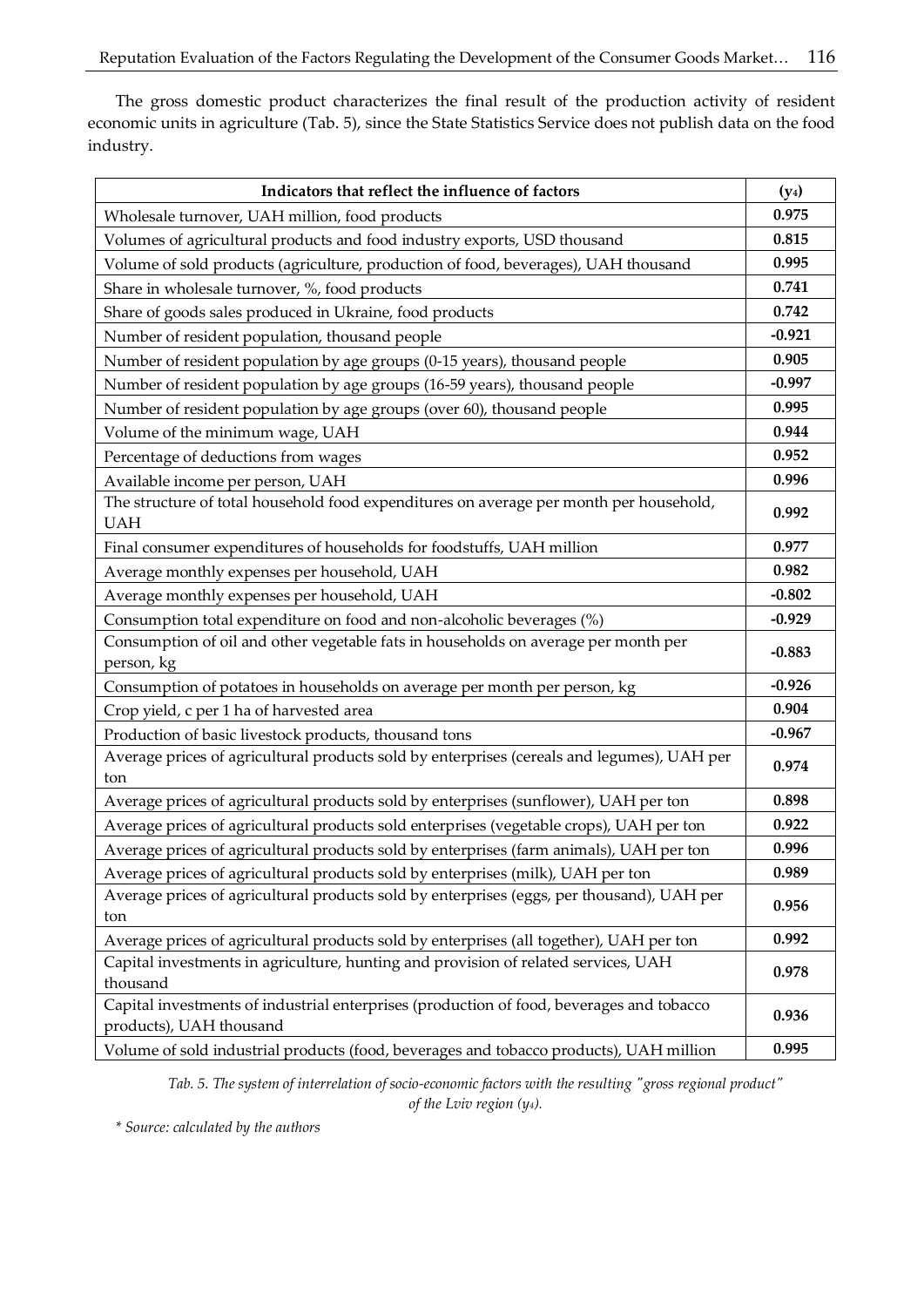The increase in the volume of the gross regional product of the Lviv region has a positive influence by:

1) wholesale trade turnover (0.975), the volume of products export (0.815) and the volume of products sold by agricultural entities, food and beverage production (0.995);

- 2) increase in income and consumer expenditures of household farms for food (0.996);
- 3) investment activity of enterprises producing food products (0.978);
- 4) crop yields and an increase in acreage (0.904);
- 5) growth in prices for all types of food products (0.991).

Dysfunctional connections can be traced by the following main factors as the number of the resident population (-0.921) and by age groups (16-59 years old) (- 0.997), as well as consumer spending on food and non-alcoholic beverages (- 0.802).

The results of the correlation analysis showed which of the factors of the consumer (food) market have the greatest impact and the indicators that characterize it and, accordingly, the dysfunctions that need for correcting or regulating due to government intervention.

### **5. CONCLUSIONS**

Based on the presented analysis, it should be noted that considering the issue of regulators of the regional market development in the aspect of competitive markets, it is worth noting that today in all regions of Ukraine the greatest dysfunctions trace in the consumer goods market. In accordance with this, the main consequences of dysfunctions should be recognized:

1. high level of food exports depends on political factors, imbalance of such a policy in general, the absence of significant exports to the most attractive markets in the world;

2. pronounced disparity in prices for raw materials and final products, which is due to the export of unfinished goods (raw materials), and the import of finished products from domestic raw materials (butter, etc.);

3. technological lag in a number of production capacities for the production of food products, which leads to low productivity and quality of final products;

4. reduction in the production capacity of many types of food products, could not withstand the competition of imported goods;

5. high production costs and, thus, inflated prices on the internal market for domestic products, which leads to the import dependence of a consumer's number on certain groups of goods;

6. transformation of the food sector from a large-scale to a small private sector, which is due to a decrease in demand for domestic goods due to unjustifiably high prices;

7. low investment attractiveness of a number of food production facilities, which leads to obsolescence of fixed assets and inefficiency of production;

8. non-compliance on the market by economic entities with the conditions of state regulation in the pricing policy of some consumer goods, which is due to an ineffective policy of control over the fulfilment of such conditions.

In our opinion, the main directions of the consumer goods market regulation by the authorities are:

- programs to support a number of food producers through financial assistance, providing loans at low interest rates, tax holidays and government support for doing business, in particular business advice;

state protectionist policy, which will be pursued through the use of such instruments as the provision of subsidies, a decrease in exports or a reduction in imports of manufacturers products in need of protection, which will allow the internal manufacturer to artificially achieve an acceptable level of profitability;

- government intervention in the market environment, providing for a change in the institutional foundations of the existing competitive environment, and thus eliminates economic conflicts between the main groups of market entities.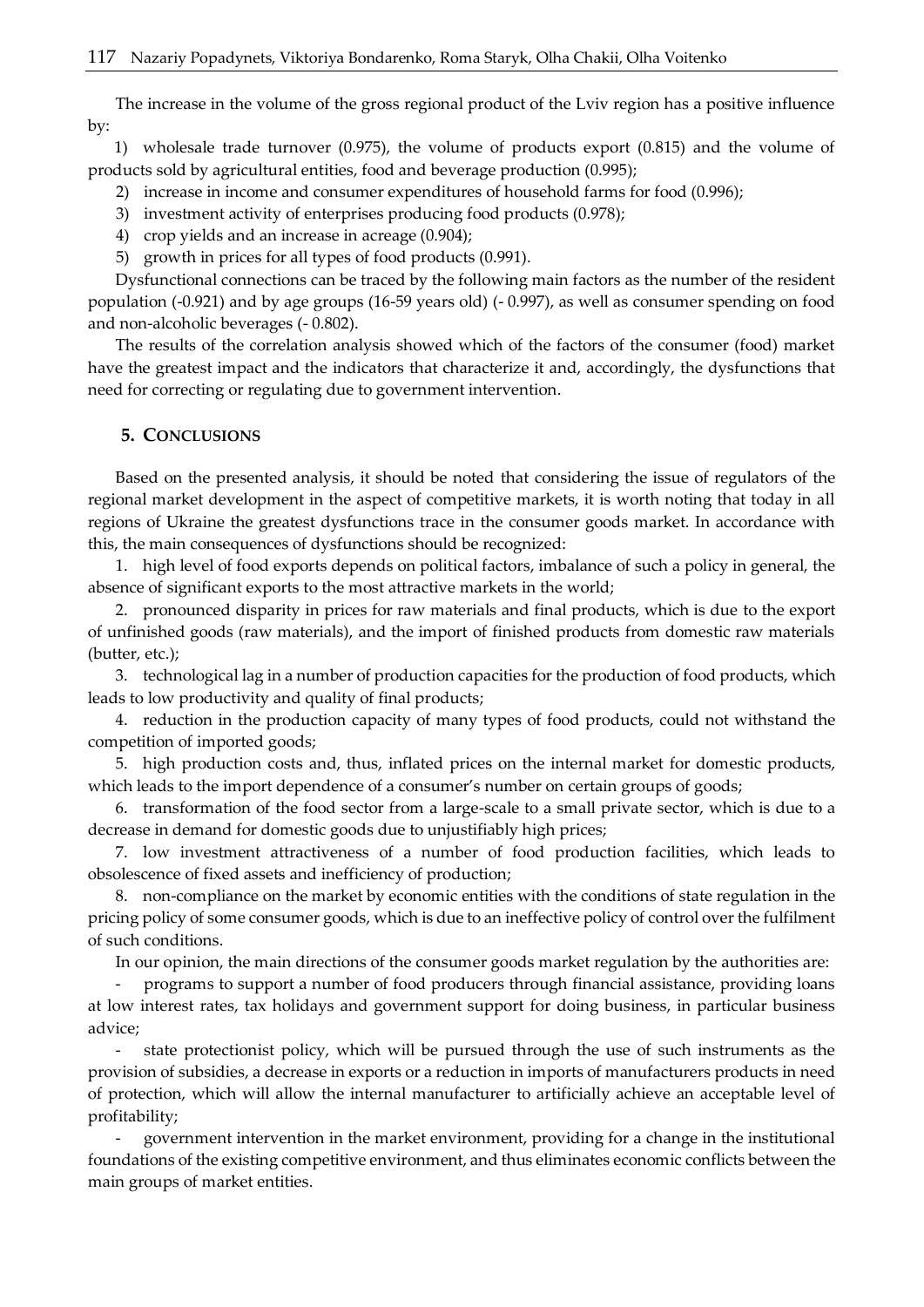It should be noted that today it is impossible to regulate the internal market as a state in general and the region in particular without using regulatory frameworks as the main tool for regulating dysfunctions, and in the regional context, these should be programs for the development of food markets, as the basis for strengthening the food security of the region.

#### **REFERENCES**

- [1] Popadynets N.M. *Regulation of the internal market development for consumer goods of Ukraine: theory and methodology.* Lviv: Dolishniy Institute of Regional Research of NAS of Ukraine, 2020. (in Ukrainian)
- [2] Popadynets N.M. Regional consumer goods market: nature and fundamental basics of functioning. *Regional economy*, **1** (83) (2017), 17-22. Available at: [http://re.gov.ua/doi/re2017.01.017\\_u.php](http://re.gov.ua/doi/re2017.01.017_u.php) (in Ukrainian)
- [3] Popadynets N.M. Structural-institutional model of domestic consumer market. *Regional economy*, **1** (95) (2020), 137-144. doi: [10.36818/1562-0905-2020-1-13](https://doi.org/10.36818/1562-0905-2020-1-13) (in Ukrainian)
- [4] Popadynets N.M. Nature of marketing activity in the system of organization of domestic market provision with consumer goods. *Regional economy*, **4** (94) (2019), 127-136. doi[: 10.36818/1562-0905-2019-4-](https://doi.org/10.36818/1562-0905-2019-4-12) [12](https://doi.org/10.36818/1562-0905-2019-4-12) (in Ukrainian)
- [5] Lihonenko L.O. (Ed.) *Consumer market of Ukraine: research methodology and regulation*. Kyiv: KNTEU, 2007. (in Ukrainian)
- [6] Yakhno T.P. Development of the national economy in consumer market indicators: theory, methodology, practice: Dr. Sci (Econ.) thesis on specialty 08.00.03. Poltava, 2019. (in Ukrainian)
- [7] Drahomyretska M.I. Problems of formation of the consumer market situation in Ukraine. *Economics of agro-industrial complex*, **10** (2008), 111–118. (in Ukrainian)
- [8] Ivashchenko A.V. Problems of economic organization of the consumer market in the transition period. *Economy and state*, **7** (2008), 34–36. (in Ukrainian)
- [9] Azarian O.M. Organizational and economic mechanism of functioning and regulation of the consumer market: author's ref. of the Dr. Sci (Econ.) thesis on specialty 08.02.03. Donetsk, 2003. (in Ukrainian)
- [10] Kaplenko H.V. Theoretical and methodological principles of consumer goods market regulation in Ukraine in the context of globalization: Dr. Sci (Econ.) thesis on specialty 08.00.03. Chernihiv, 2020. (in Ukrainian)

**Address**: Nazariy Popadynets. Scientific-Educational Institute of Entrepreneurship and Perspective Technologies of Lviv Polytechnic National University, 14 Gorbachevsky Str., Lviv, 79044, Ukraine. Viktoriya Bondarenko. Uzhhorod National University, 14 University Str., Uzhhorod, 88000, Ukraine.

Roma Staryk. Lviv State College of Food and Processing Industry of the National University of Food Technologies, 14 I. Pulyuya Str., Lviv, 79060, Ukraine.

Olha Chakii. Uzhhorod National University, 14 University Str., Uzhhorod, 88000, Ukraine.

\_\_\_\_\_\_\_\_\_\_\_\_\_\_\_\_\_\_\_\_\_

Olha Voitenko. Dolishniy Institute of Regional Research of NAS of Ukraine, 4 Kozelnytska Str., Lviv, 79034, Ukraine.

**E-mail:** popadynets.n@gmail.com, viktoriya.bondarenko@gmail.com, romastaryk@ldkhpp.com.ua, olya.chakiy@gmail.com, voytenko1209@gmail.com.

**Received:** September 11, 2021; **revised:** October 22, 2021.